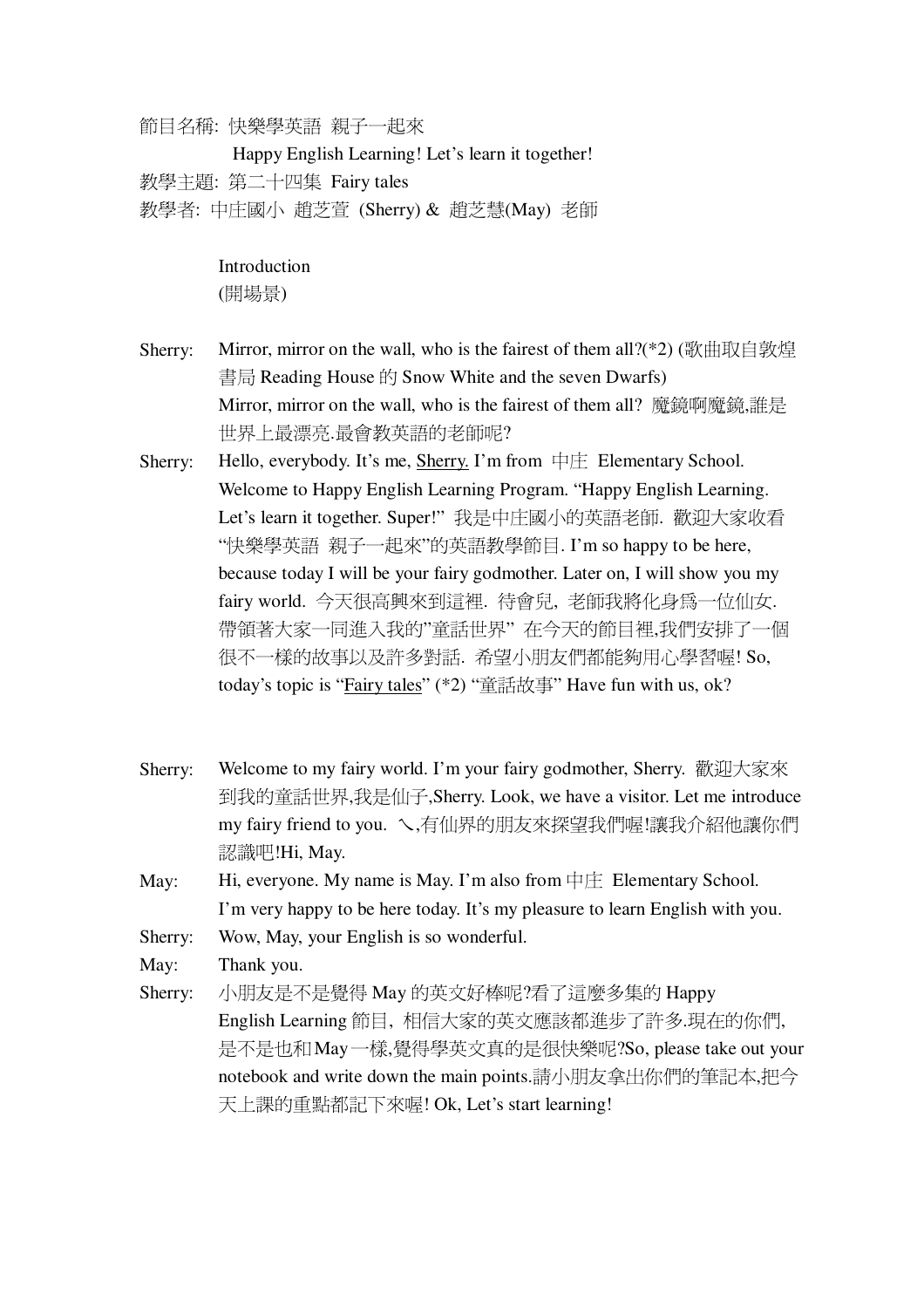Body

| Sherry: | I love fairytales very much. May, do you like fairy tales?                                                                                                                                                                                            |  |  |
|---------|-------------------------------------------------------------------------------------------------------------------------------------------------------------------------------------------------------------------------------------------------------|--|--|
| May:    | Yes, I do. I love fairy tales, too.                                                                                                                                                                                                                   |  |  |
| Sherry: | Can you name some of the fairy tales?                                                                                                                                                                                                                 |  |  |
| May:    | <u>Yes, I can. Snow White and the Seven Dwarfs, Cinderella and Sleeping</u>                                                                                                                                                                           |  |  |
|         | Beauty.                                                                                                                                                                                                                                               |  |  |
| Sherry: | Wow, great. What's your favorite fairy tale?                                                                                                                                                                                                          |  |  |
| May:    | I like Cinderella the best. How about you?                                                                                                                                                                                                            |  |  |
| Sherry: | I like Sleeping Beauty the best.                                                                                                                                                                                                                      |  |  |
|         |                                                                                                                                                                                                                                                       |  |  |
|         |                                                                                                                                                                                                                                                       |  |  |
|         | Part B - 句子教學                                                                                                                                                                                                                                         |  |  |
| Sherry: | 小朋友,你們聽清楚剛才 May 和我的對話了嗎? Now, let me teach you                                                                                                                                                                                                        |  |  |
|         | the usage of the sentences. 現在讓我們和 May 一起來學習剛剛的對話.                                                                                                                                                                                                    |  |  |
| Sherry: | I love fairy tales very much.(*2) 我非常喜愛童話故事. 小朋友,當你想表                                                                                                                                                                                                 |  |  |
|         | 達你對某個人或事物的喜愛,你可以說 I love ____ very much.(*2) For                                                                                                                                                                                                      |  |  |
|         | example, 當你想說你喜歡 Hello Kitty 的時候,你可以說 I love Hello Kitty                                                                                                                                                                                              |  |  |
|         | <u>very much.</u> (*2) 接著我問 May. Do you like fairy tales?(*2) 你喜歡童話                                                                                                                                                                                   |  |  |
|         | 故事嗎? Do you like ______?(*2) 這個句子,是用於當你詢問別人是否喜                                                                                                                                                                                                        |  |  |
|         | 歡某個人或事物時所用的句子. 比方說,當你想要問別人,你喜歡 Hello                                                                                                                                                                                                                  |  |  |
|         | Kitty $\mathbb{R}$ ? Do you like Hello Kitty?(*2)                                                                                                                                                                                                     |  |  |
| May:    | Yes, I do.(*2) 是的,我喜歡. I love fairy tales, too.(*2) 我也喜愛童話故事.                                                                                                                                                                                         |  |  |
| Sherry: | I love fairy tales, too. 在這裡, too 的中文意思是"也".通常是用來附和和贊                                                                                                                                                                                                 |  |  |
|         | 同別人的意思. 通常 too 使用在肯定句子當中. 當你想表達你也喜歡某個                                                                                                                                                                                                                 |  |  |
|         |                                                                                                                                                                                                                                                       |  |  |
|         |                                                                                                                                                                                                                                                       |  |  |
|         |                                                                                                                                                                                                                                                       |  |  |
|         |                                                                                                                                                                                                                                                       |  |  |
| Sherry: | 人或事物時,你可以用 Llove ______,too.(*2) 比方說, 當你想要說你也喜<br>歡 Hello Kitty 時, 你可以說 I love Hello Kitty, too.(*2)<br>The next sentence is – Can you name some of the fairy tales?(*2) $\langle f \rangle$ $\langle f \rangle$ $\langle f \rangle$<br>出幾個你知道的童話故事嗎? |  |  |

May: <u>Yes, I can.</u>(\*2)  $\frac{1}{2}$ ff],  $\frac{1}{2}$ . Snow White and the seven dwarfs.

Sherry: 小朋友都知道 snow 是雪的意思 snow(\*2), 那 Snow White 是什

麼意思呢? Take a guess. Right. Snow White 就是在童話故 事中非常有名的白雪公主. Snow White(\*2) (圖片取自 敦煌書局 Reading House 的 Snow White and the seven Dwarfs)Snow White and the seven dwarfs(\*2) 也就是白雪公主與七個小矮人.

May: Cinderella(\*2).仙履奇緣-灰姑娘. (圖片取自敦煌書局 Reading House 的 Cinderella) 其實 Cinderella 是灰姑娘的名字.

Sherry: Sleeping Beauty. Sleeping(\*2)睡覺(比睡覺的動作) Beauty(\*2)漂亮的人.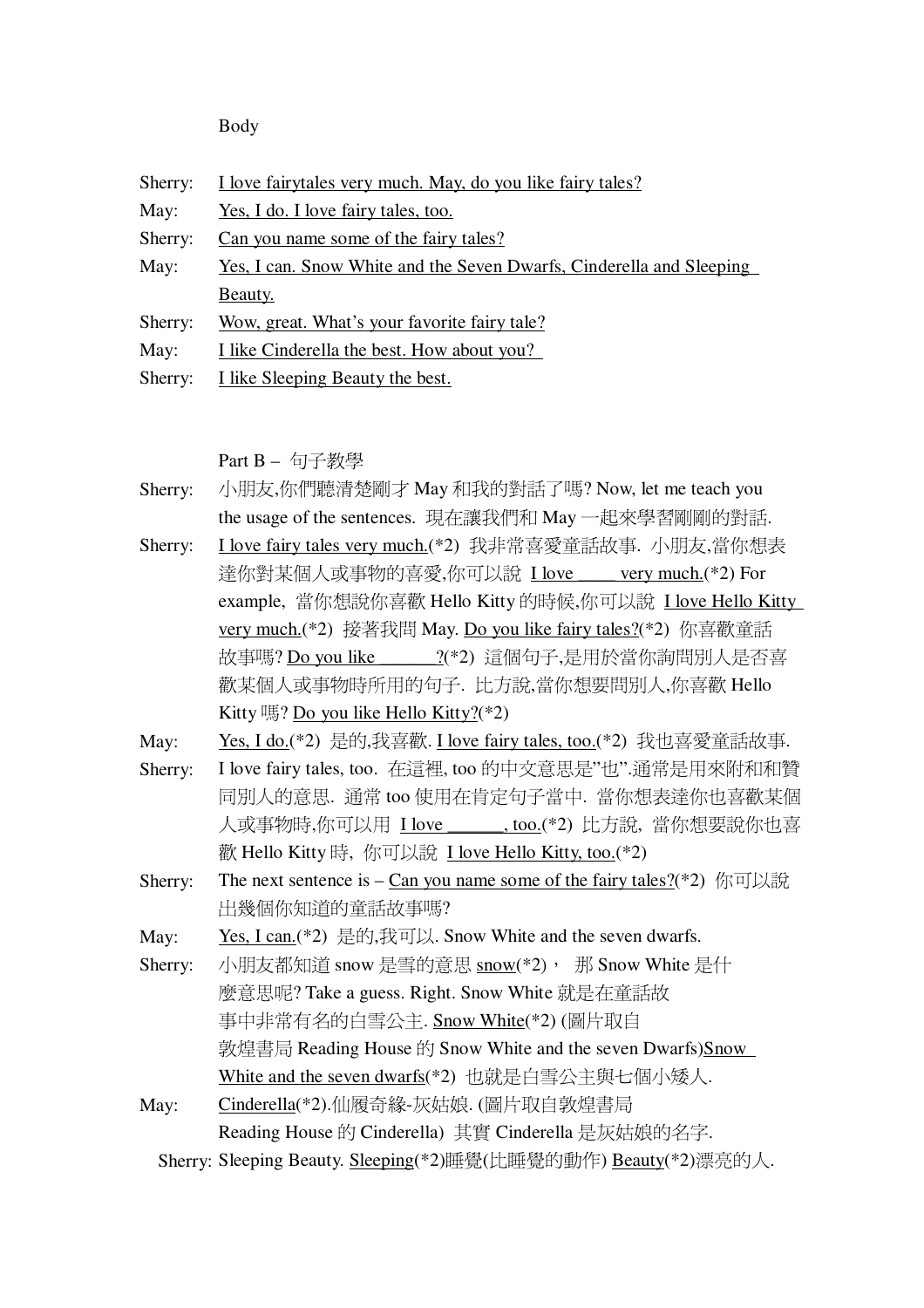| <u>Sleeping Beauty</u> (*2)睡美人(睡美人的圖片) (圖片取自敦煌書局 Reading                                                    |
|-------------------------------------------------------------------------------------------------------------|
| House $\sharp \uparrow$ Sleeping Beauty) Wow, great! What's your favorite fairy tale?(*2) $\sharp \uparrow$ |
| 最喜歡的童話故事是什麼?                                                                                                |

- May: I like Cinderella the best. (\*2) 我最喜歡的是灰姑娘。The best 是最好的意 the best. (\*2) 是用來形容你最喜歡的人或事物. 思。I like
- For example,當你想要說你最喜歡 Hello Kitty 時,你可以說 I like Hello Sherry: Kitty the best.  $(*2)$
- How about you?(\*2)那你呢?在此是問 Sherry 她最喜歡的童話故事是什麼? May: 你也可以用 And you? (\*2)或者 What about you?(\*2)來代替
- I like Sleeping Beauty the best.(\*2)我最喜歡的是睡美人. 小朋友,看完以上 Sherry: 的對話講解,你們都明白了嗎?現在請小朋友再聽一次剛剛的對話. Now, let's listen to the English conversation again.

**English Conversation** 

- I love fairytales very much. May, do you like fairy tales? Sherry:
- May: Yes, I do. I love fairy tales, too.
- Sherry: Can you name some of the fairy tales?
- May: <u>Yes, I can. Snow White and the Seven Dwarfs, Cinderella and Sleeping</u> Beauty.
- Sherry: Wow, great. What's your favorite fairy tale?
- May: I like Cinderella the best. How about you?
- I like Sleeping Beauty the best. Sherry:

Part C- 單字和經典句子教學

- 我們現在來看看,在這些 fairy tales 裡面,有哪些單字和句型是經常會出現 Sherry: 的 **Example 1**. Let's have a look at the vocabularies and the well-known savings.
- May: I know. In every fairy tale, it always starts with the sentences, "Once upon a time" $(*2)$
- You are right.小朋友,不知道你們有沒有注意到,童話故事的開頭通常都會 Sherry: 說,"在很久很久以前" Once upon a time(\*2).

Let's move to the characters in the fairytales.現在來說說看,在童話故事中有 哪些角色是經常出現的.

- May: Mm.... There are always a king, a queen, a prince, a princess, a witch and a fairy.
- Correct. King(\*2)國王 Queen(\*2)皇后 In the Sherry: fairy tale, there are always a king and a queen. 在童話故事當中, 都會有一位 國王和一位皇后. Certainly, their children will be the prince or the princess. 當然了,他們的孩子也將成為王子或公主. Prince(\*2)王子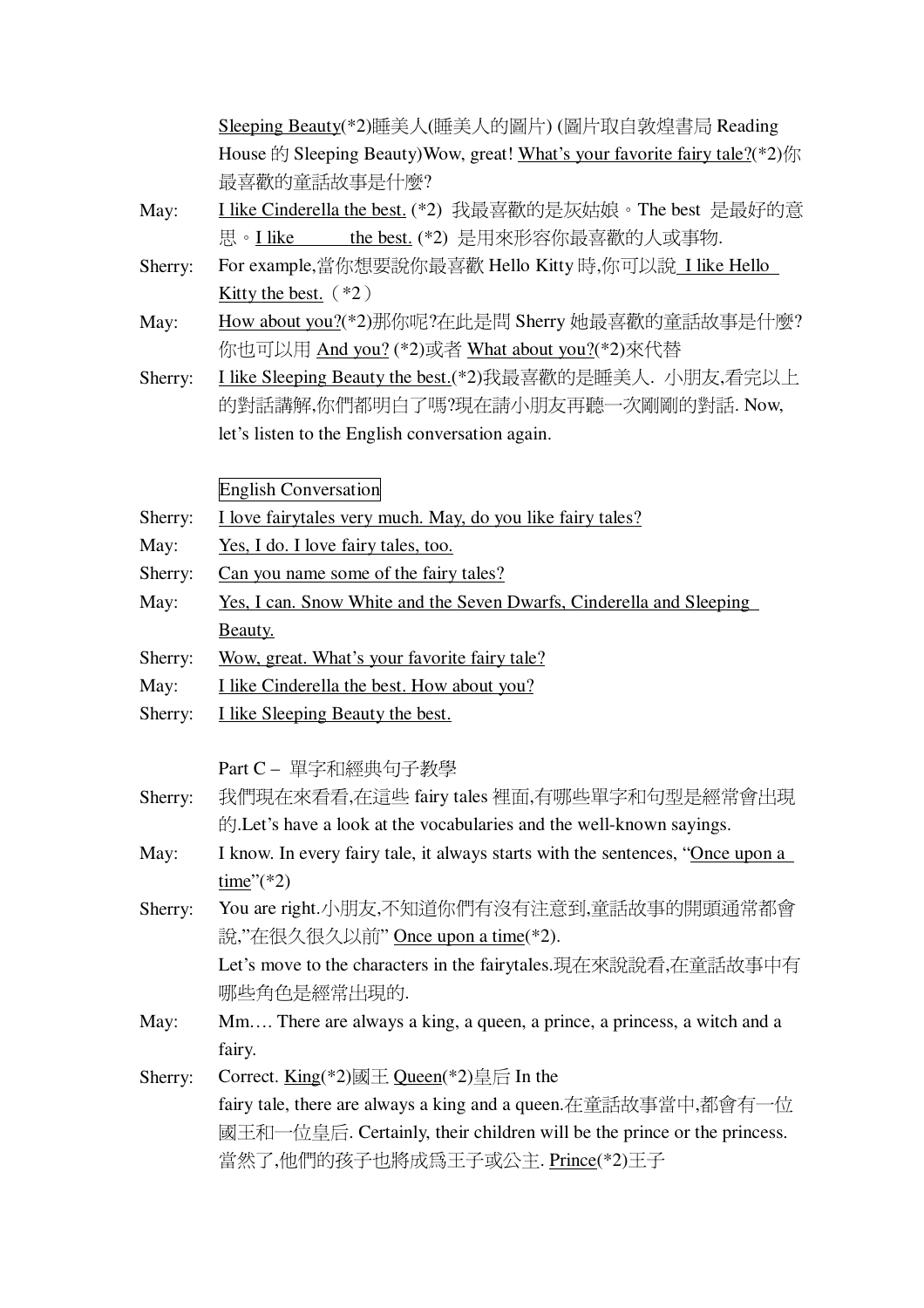$Princess(*2)  $\triangle \pm$$ </u>

| May: | Who else will be found in the fairy tales? How about the witch and the fairy? |  |
|------|-------------------------------------------------------------------------------|--|
|------|-------------------------------------------------------------------------------|--|

- You got it. The witch and the fairy have very important roles in the fairy tales. Sherry: One stands for the bad and one stands for the good. 在童話故事裡,巫婆和仙 女都佔有著非常重要的角色. Witch(\*2) 巫婆代表著邪惡的一方. Fairy(\*2) 仙女則是代表著善良的一方. By the way,你們注意到了嗎? King, queen, prince, princess, witch and fairy 有哪些象徵呢?
- May: Normally, the king, queen, prince and princess are wearing crowns on their heads. It's the symbol of authority.

是的,為了突顯皇室家族的與眾不同, Crown(\*2)皇冠, 是權力的象徵. Sherry:

那巫婆和仙女又有什麼象徵呢? May:

- The witch has a broom and the fairy has the magic wand. 巫婆都會騎著掃把 Sherry: 出現. Broom(\*2)掃把. 而仙女則揮舞著仙女棒. Magic wand(\*2)
- Wow, sounds so amazing.聽起來好神奇喔! May:
- 心動了嗎? Do you want to listen to a story? 想聽故事了嗎? Follow me! Sherry: Come with me to the fairytale world.

Part D - Story 故事

- Sherry: Good news, good news. The king and the queen had a baby daughter, everybody sing and dance happily. (\*2) (歌曲取自敦煌書局 Reading House 的 Sleeping Beauty)好消息,好消息.國王和皇后生了一位很可愛的公主.全 國人民唱歌跳舞的為他們歡呼.
- Once upon a time, there was a king and a queen. They had a beautiful Sherry: princess. 很久很久以前,有一位國王和一位皇后.他們擁有一位非常漂亮 的公主. Everybody loves the princess very much. 所有的人都非常喜愛這 位公主.

One day, a prince comes to the castle. 有一天,一位王子來到了城堡裡. When he sees the princess, he falls in love with her. 當王子看見公主的時 候,他深深的愛上了她.

- He asks the princess, "Will you marry me?"王子對公主說:"妳可以嫁給我 May: || ……
- Suddenly, a witch shows up. 突然間,一位邪惡的巫婆出現了. Sherry: The witch turns the princess into a monster. 巫婆竟然把公主變成了一個怪 物.

The prince cries out for help. 情急之下,王子大聲的呼喊救命.

May:  $Help.$ (\*4)

At this moment, a fairy appears. 就在這個時候,仙女出現了. She waves her Sherry: magic wand and turns the princess back. 她揮舞著手中的仙女棒,幫公主解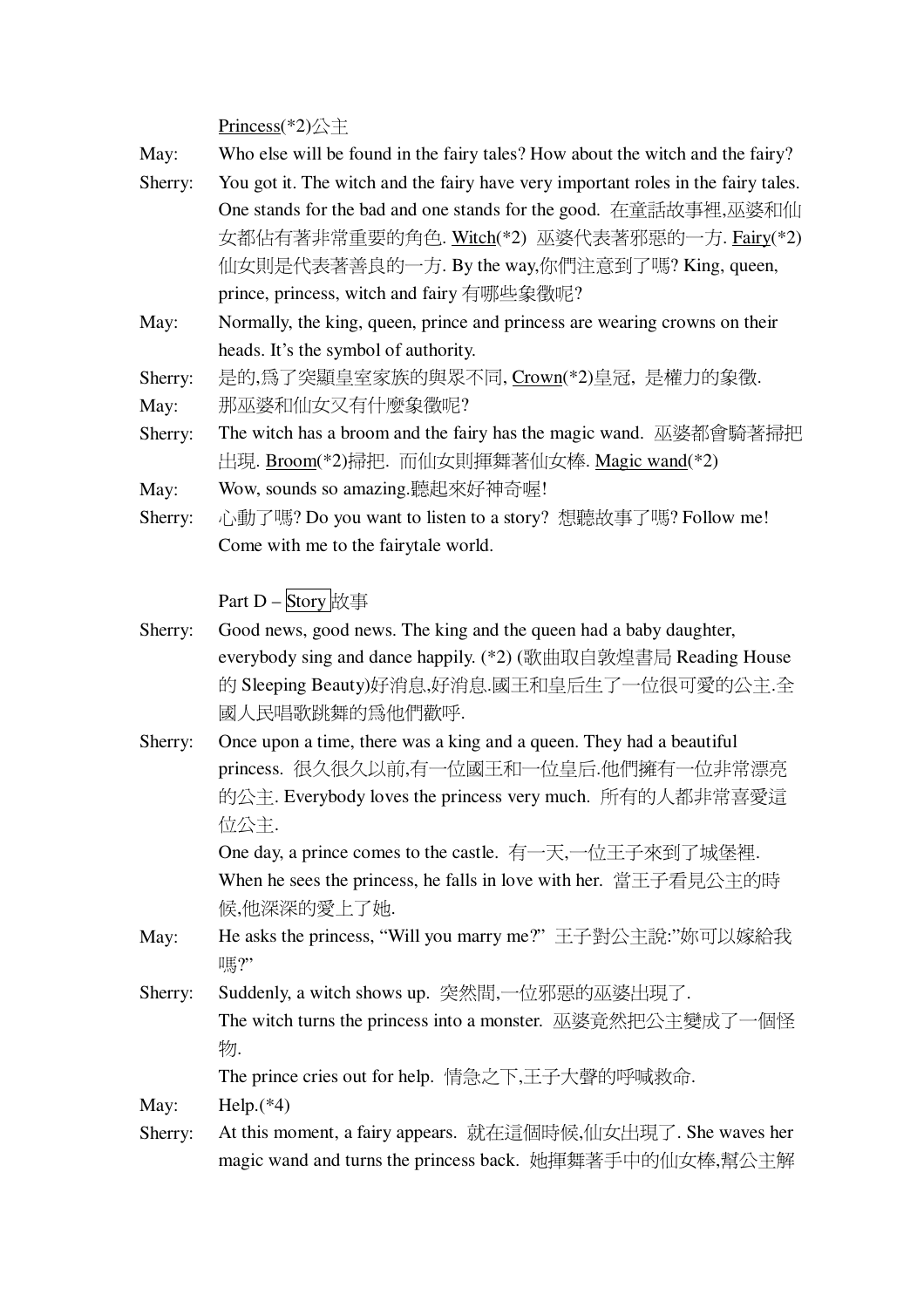除了咒語.美麗的公主,在王子的呼叫中又變回來了.

The prince and the princess have a wedding party in the castle.  $\pm \pm \sqrt{4}$ 在城堡裡舉行結婚派對. They live happily ever after. 從此過著幸福快樂的  $H + 1$ .

(城堡背景)

May:  $\mathbb{R}$ , Sherry.(\*2)

Sherry:  $\mathbb{R}$ . Wow, what a cool story! I love it very much. Do you like the story, May?

May: Yes, I love the story, too. It's different.

Sherry: 小朋友,聽完了故事,你們有沒有覺得很驚訝呢?公主竟然變成了一個怪物! 是不是有一點特別呢? Keep learning English.有機會的話,你也可以嘗試看 看,改編一個屬於你們自己的 Fairy tales 喔! 讓我們再來聽一次剛剛的故 事.

(Story 故事)

- Sherry: (吹喇叭的圖片) Good news, good news. The king and the queen had a baby daughter, everybody sing and dance happily.  $(*2)$  (歌曲取自敦煌書局) Reading House  $\hat{F}$  Sleeping Beauty)
- Sherry: Once upon a time, there was a king and a queen. They had a beautiful princess. Everybody loves the princess very much. One day, a prince comes to the castle.

When he sees the princess, he falls in love with her.

May: He asks the princess, "Will you marry me?"

Sherry: Suddenly, a witch shows up. The witch turns the princess into a monster. The prince cries out for help.

May: Help.<sup>(\*4)</sup> At this moment, a fairy appears. She waves her magic wand and turns the princess back. The prince and the princess have a wedding party in the castle. They live happily ever after.

Part E – Revision 總複習

Sherry: All right. Kids. Do you like today's topic? Let's quickly review all the vocabularies first. 小朋友,今天的主題是不是很有趣很特別呢?讓我們先來